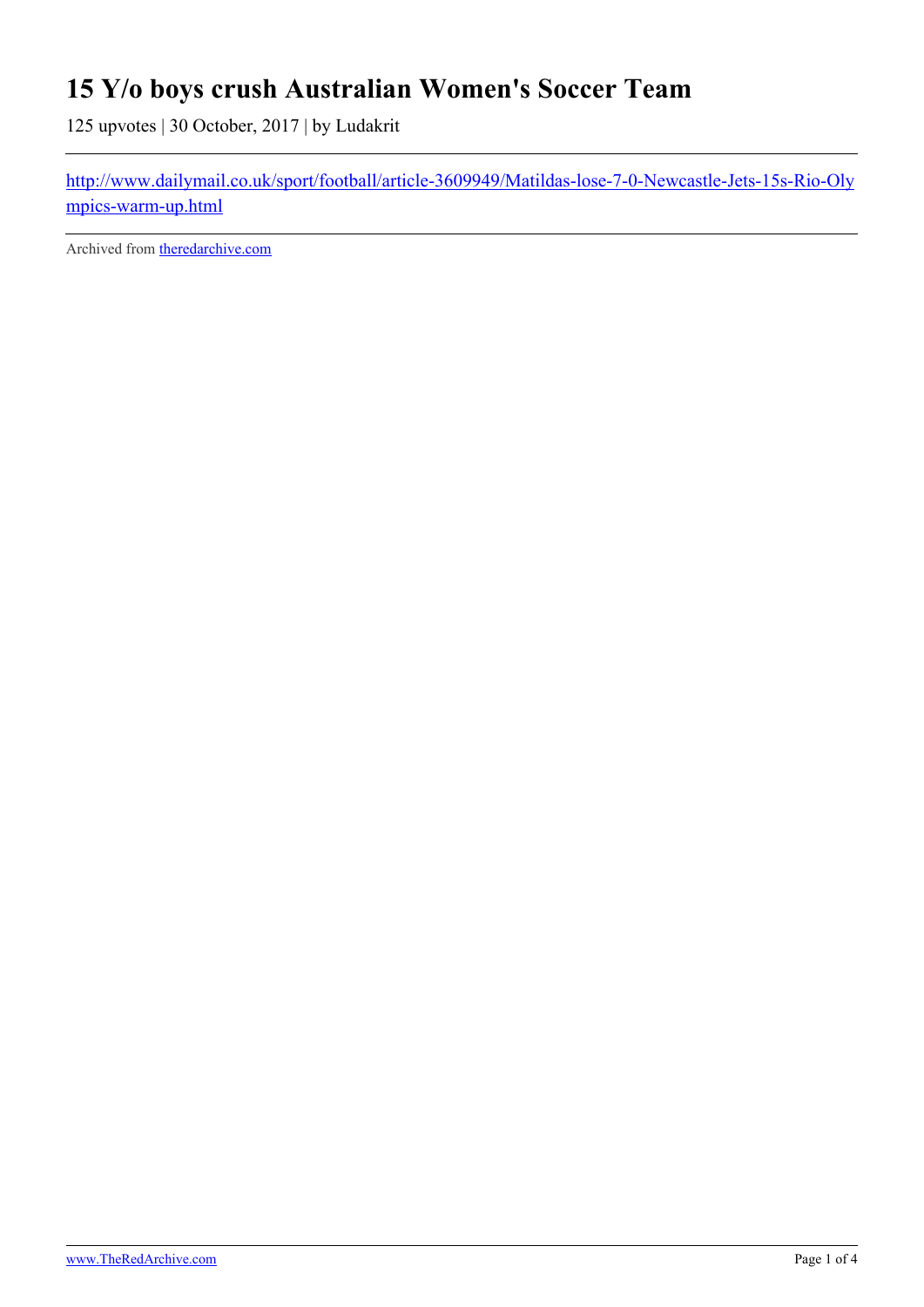## **Comments**

[Nikea\\_Tiber](https://old.reddit.com/user/Nikea_Tiber) • 66 points • 30 October, 2017 05:09 AM

This happens all the time.

[78561](https://old.reddit.com/user/78561) • 11 points • 30 October, 2017 10:17 AM

or at least posted multiple times... the same match from 2016.

[deleted] • 65 points • 30 October, 2017 05:15 AM

What biology-denying feminist hamster explanation can you dream up for this fact?

I'll start. Patriarchy conditions women to believe they can't win in physical sports. This has negative impact in women's team performance.

[gods\\_bones](https://old.reddit.com/user/gods_bones) • 22 points • 30 October, 2017 06:30 AM

Banning steroids is a rule the Patriarchy came up with to oppress women because they are afraid of seeing what potential women can accomplish with drugs to assist them. The government needs to send men to prison and give women free money when they are found cheating at sports in the name of Equality.

[protonexus1](https://old.reddit.com/user/protonexus1) • 18 points • 30 October, 2017 05:27 AM Male rules!

[deleted] • 47 points • 30 October, 2017 08:04 AM

There's a reason why no one cares about women's sports.

[deleted] • 17 points • 30 October, 2017 08:31 AM

Lingerie football is good :D

[deleted] • 11 points • 30 October, 2017 08:48 AM

I *will* watch that, no shame.

[deleted] • 5 points • 30 October, 2017 11:00 AM

Unfortunately, you get people who will watch sports because the women are playing (and not to check them out), which is sexist. I watch sport for the standard and the spectacle - I can understand people following their local side, but why would you want to watch women play at an "elite" level when there are millions of men out there playing at a much higher standard?

[cfuse](https://old.reddit.com/user/cfuse) • 3 points • 30 October, 2017 01:39 PM

Gymnastics is okay.

[scaur](https://old.reddit.com/user/scaur) • 28 points • 30 October, 2017 07:48 AM\*

Don't worry trangender women will take over women's sport. It will make women sport great again

[Yashugan00](https://old.reddit.com/user/Yashugan00) • 23 points • 30 October, 2017 08:21 AM

This. Transgender women will win every women's sport . Medals and records will be absolutely obliterated.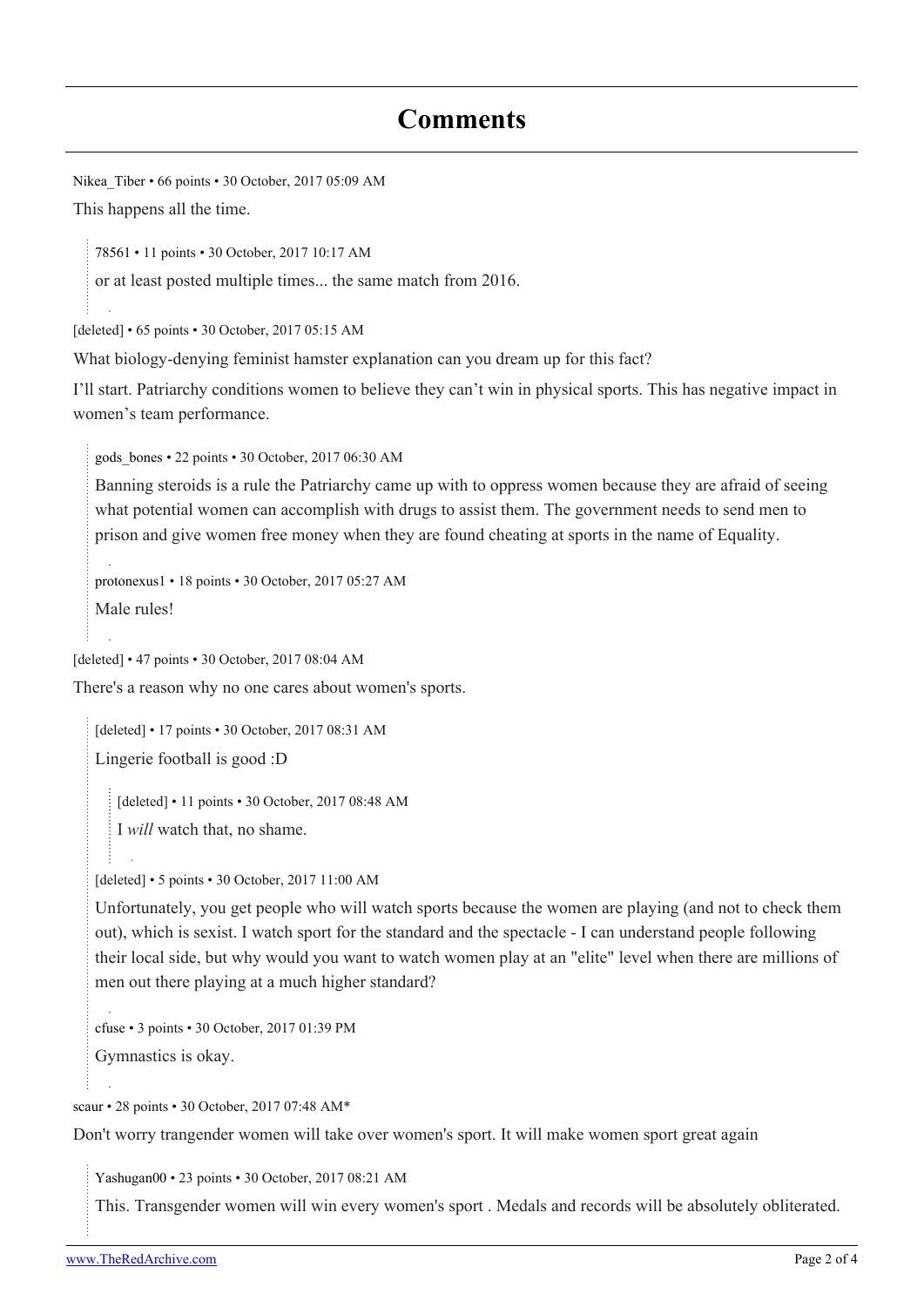That too will end up being men's fault and an example of how we men oppress women. Don't expect logic guys. Bend over and take it both ways: conclusion: men are always to blame.

[deleted] • 3 points • 30 October, 2017 05:36 PM

Actually at some point after the trans people start winning A them competitions against men, they will start trying to obscure their original gender and claiming that 'See! women are just as strong as men!'

[Yashugan00](https://old.reddit.com/user/Yashugan00) • 9 points • 30 October, 2017 08:21 AM

This. Transgender women will win every women's sport . Medals and records will be absolutely obliterated. That too will end up being men's fault and an example of how we men oppress women. Don't expect logic guys. Bend over and take it both ways: conclusion: men are always to blame.

[curiouslyengaged](https://old.reddit.com/user/curiouslyengaged) • 6 points • 30 October, 2017 10:40 AM

Why are transgender women better than regular women at sports? Because they're men ...

[boogalooshrimp1103](https://old.reddit.com/user/boogalooshrimp1103) • 5 points • 30 October, 2017 11:50 AM

Oh god a transwoman ufc fighter lmao

[deleted] • 5 points • 30 October, 2017 04:00 PM

Its real. Fallon Fox. - Transgender mixed martial arts (MMA) fighter Fallon Fox is the target of criticism after brutally injuring an opponent. Fox defeated Tamikka Brents just two minutes into the first round of the match. Brents suffered a damaged orbital bone, which required seven staples, and a concussion. Brents summed it up: "I've never felt so overpowered ever in my life."

[boogalooshrimp1103](https://old.reddit.com/user/boogalooshrimp1103) • 7 points • 30 October, 2017 04:12 PM

I remember that and joe rogan saying he didnt agree with him/her fighting with the women. I say let the bitch fight and grease through an entire weight class

[deleted] • 4 points • 30 October, 2017 04:04 PM\*

Holy shit! Check out this bitch called Gabby Garcia!

<http://fightstate.com/female-mma-fighter-gabi-garcia-is-larger-than-the-male-heavyweights/>

She makes Wanderlei Silva look tiny by comparison. Is she trans?

[givecake](https://old.reddit.com/user/givecake) • 26 points • 30 October, 2017 09:28 AM

Women wanting equal pay for playing football is like men wanting equal pay at being cam-girls.

[deleted] • 4 points • 30 October, 2017 04:32 PM Rofl

Up to here with  $BS02 \cdot 13$  points  $\cdot 30$  October, 2017 08:03 AM

And not a discernible pic of any of the boys.

## [MaestroLogical](https://old.reddit.com/user/MaestroLogical) • 9 points • 30 October, 2017 09:01 AM

Won't stop them from twisting the narrative to suit their needs. Just look at the new film coming out about the tennis match in the 70's. So twisted it can't even claim to be 'based on' even!